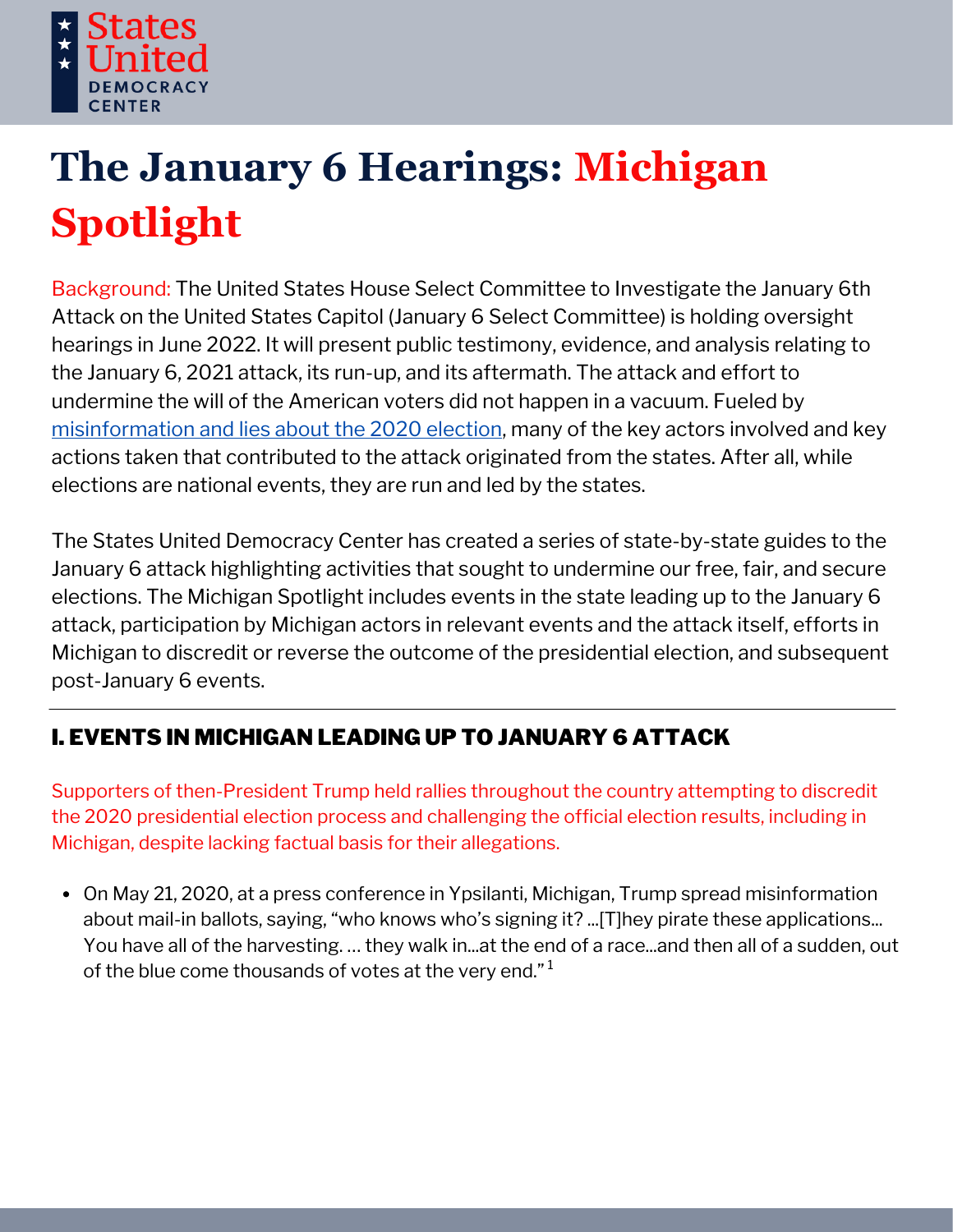- In the days after election day—November 3, 2020—dozens of pro-Trump protestors took to the streets outside Detroit's convention center where ballots were being counted. The protestors chanted, "Stop the steal!" and carried signs that read "Make Elections Fair Again" and "We Love Trump."<sup>2</sup> Eric R. Sabree, the Wayne County treasurer, said he had closed his office after law enforcement shared that they had received "credible" threat information. 3 Poll workers were harassed and threatened by unruly challengers jeering and pounding their fists on windows while the counting went on.<sup>4</sup> Some protesters "seemed to be taking cues from Trump and others who have complained about how the count is unfolding, accusing election officials of corruption and fraud as they continue to count hundreds of thousands of absentee ballots."<sup>5</sup> Trump also repeatedly made the demonstrably false claim that there were more votes cast in Detroit than people. 6
- Monica Palmer, the Republican chairwoman of the Wayne County Board of Canvassers who initially voted against certifying her county's election results, received a phone call from Trump after the canvassing board meeting on November 17, 2020. $^7$  William Hartmann, the other Republican member of the four-person board who also initially voted not to certify the vote, also spoke with Trump. 8
- On November 20, 2020, then-Michigan House Speaker Lee Chatfield (R-Levering) and Majority Leader of the Michigan Senate Mike Shirkey (R-Clarkedale) went to the White House to meet with Trump at the president's invitation.<sup>9</sup> While the lawmakers were alleged to be discussing pandemic assistance, the meeting was subsequently followed by Trump posting unfounded claims on social media about election fraud in Michigan, which Chatfield then echoed. <sup>10</sup>
- On November 25, 2020, Trump ally Sidney Powell filed a since-dismissed lawsuit in Michigan, alleging that manipulated voting machines destroyed ballots and switched votes.<sup>11</sup> The federal court later sanctioned Powell and other lawyers for bringing the lawsuit, which the court found to be factually baseless and entirely lacking in evidence. The court's order, exceeding 100 pages, concluded that the "lawsuit represent[ed] a historic and profound abuse of judicial process." 12
- Aaron Van Langevelde, a Republican member of the Michigan State Board of Canvassers, recounted that "some political leaders urged the Board to withhold certification [of electoral votes for then-candidate Joe Biden] based on unproven allegations of voter fraud, even though we had no legal authority to do so." <sup>13</sup> Van Langevelde refused, and Michigan certified its electoral votes for Biden on November 23, 2020. 14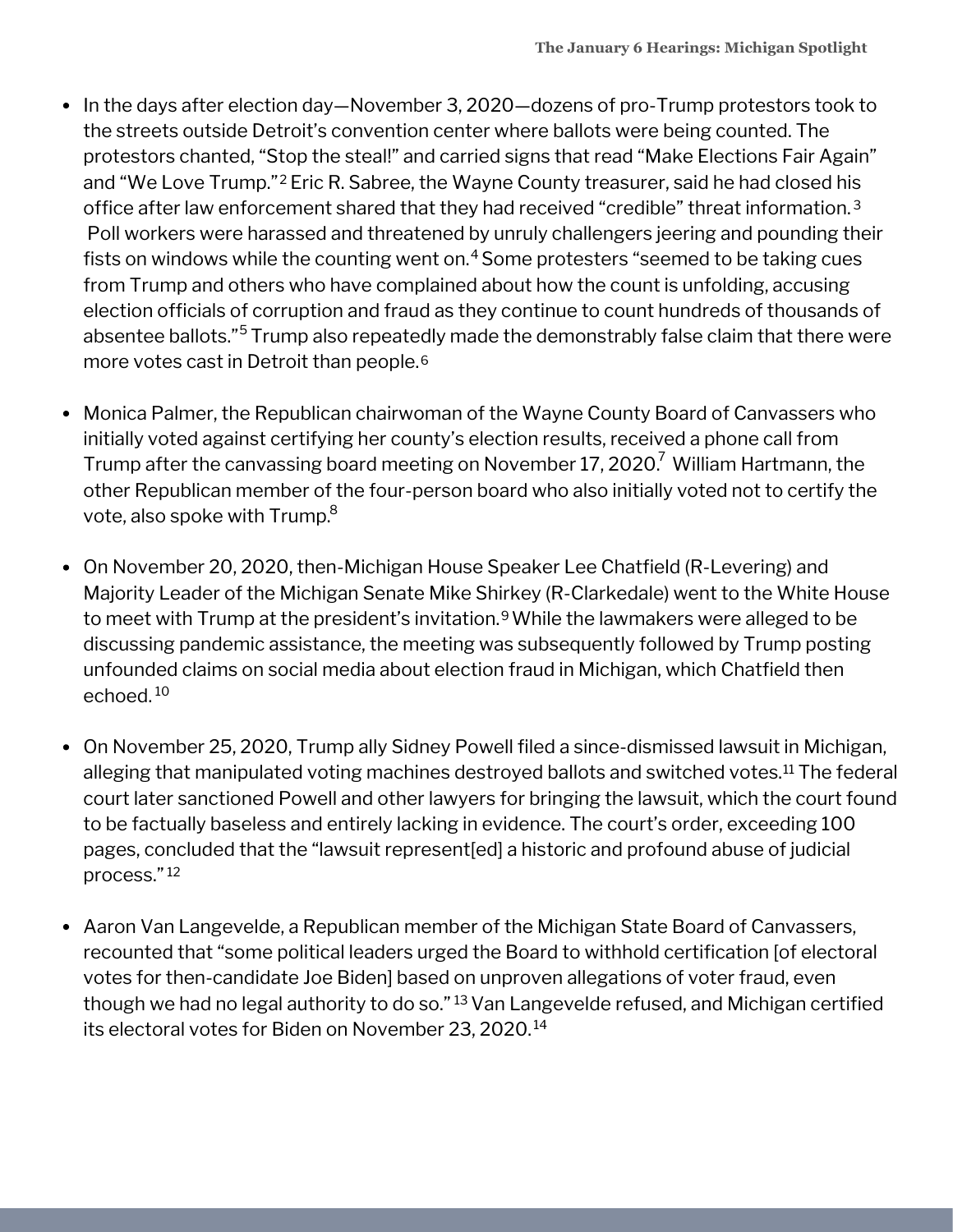- Between Election Day and January 6, Michigan state Rep. Matt Maddock (R-Milford) consistently pushed lies about the 2020 election.<sup>15</sup> In early December 2020, Maddock and other state lawmakers in Michigan "held a series of hearings seeking to validate unfounded claims of widespread voter fraud."<sup>16</sup> Trump attorneys Giuliani and Jenna Ellis testified at a hearing before the Michigan House Oversight Committee on December 2, 2020 and made baseless allegations of voter fraud and urged lawmakers to take legislative action to overturn the election results. 17
- On December 7, 2020, Texas Attorney General Ken Paxton filed a lawsuit to overturn the 2020 presidential election results in Georgia, Michigan, Pennsylvania, and Wisconsin. $^{\rm 18}$  The U.S. Supreme Court rejected his case later that month, and the State Bar of Texas has now pursued a complaint against Paxton, accusing him of professional misconduct relating to this litigation. 19
- On December 14, 2020, as detailed further in Section III, 10 Michigan Republicans convened to "cast votes" claiming to be an alternate slate of electors for Trump in Michigan, which did not reflect the decision of the state's voters. 20
- Hours before Michigan's Electoral College delegation certified the results for President Biden, state Rep. Gary Eisen (R-St. Clair) implied during a local radio interview that he and others may try to disrupt the proceedings and did not rule out violence. 21
- Eleven Republican Michigan state legislators (along with Republican legislators from Arizona, Georgia, Pennsylvania, Wisconsin) signed a letter to Vice President Mike Pence, dated January 5, 2021. $^{22}$  The letter urged Pence to delay the counting of electoral votes for at least 10 days and allow the state legislatures time to certify or decertify the election.  $^{23}$
- The same lies and conspiracy theories that fueled the January 6 attack contributed to threatening and violent messages aimed at election officials, including in Michigan. These threats were launched over email, voicemails, texts, letters, social media, and in-person events including gathering outside election officials' homes. They often expressed false claims that the election was stolen. 24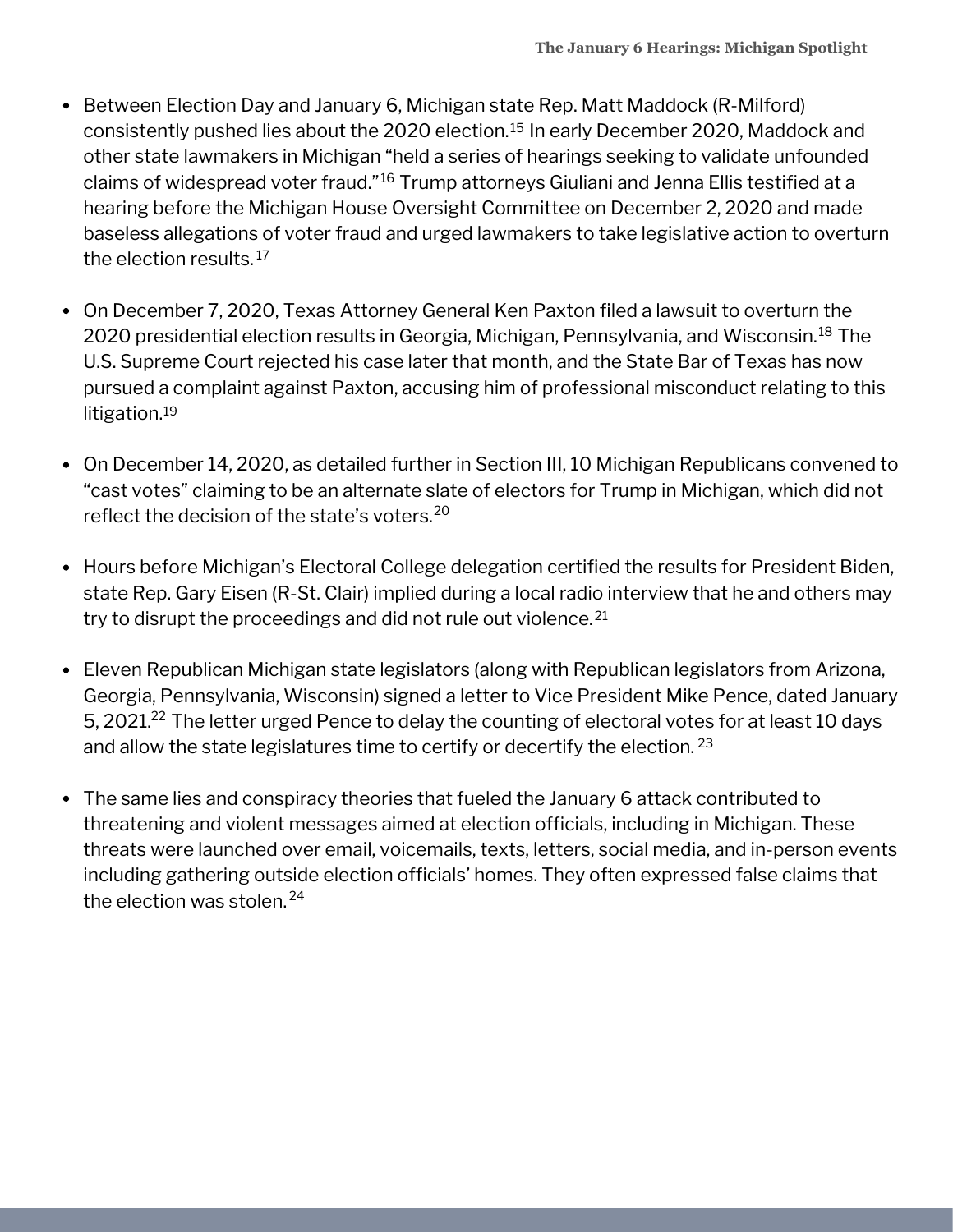## II. MICHIGAN ACTORS INVOLVED IN JANUARY 6 ACTIVITIES

*The Washington Post* compiled a [timeline](https://www.washingtonpost.com/nation/interactive/2021/capitol-insurrection-visual-timeline/) documenting how January 6, 2021 progressed from Trump's "Save America" rally on the White House Ellipse to the breach and attack on the U.S. Capitol. Just Security and Protect Democracy compiled a [primer](https://www.justsecurity.org/wp-content/uploads/2022/06/primer-on-january-6th-select-committee-hearings.pdf) that organizes and distills the multiprong campaign to overturn the 2020 election results.

- Matthew DePerno (current Republican candidate for Michigan attorney general): DePerno is a podcaster and attorney; DePerno met with a U.S. State Department official on January 6 to discuss last-minute maneuvers to try to overturn Trump's election loss. 25
- Jason Howland (candidate for Michigan state representative): Howland co-founded the American Patriot Council, an organization that claims that its mission is to "[r]estore and sustain a constitutional government in the United States of America," <sup>26</sup> and which has organized armed protests at the Michigan state capitol and elsewhere.<sup>27</sup> Howland entered the Capitol on January 6. 28
- Audra Johnson (candidate for U.S. Congress): Johnson attended January 6 events in D.C. and was outside the Capitol.<sup>29</sup> She posted videos on social media, with statements such as "the storm is coming," and "[y]our fellow patriots are already in combat. We're already in war." 30
- Ryan Kelley (candidate for Michigan governor): Kelly co-founded the American Patriot Council, an organization that claims that its mission is to "[r]estore and sustain a constitutional government in the United States of America," and which has organized armed protests at the Michigan state capitol and elsewhere. <sup>31</sup> Kelley "climbed on scaffolding, helped a man moving a police barricade and repeatedly waved fellow protesters toward" the Capitol attack on January 6. $32$  Kelly was arrested on charges related to the January 6 attack on June 9, 2022. $33$
- Matt Maddock (Michigan state representative): Maddock is the spouse of state Republican Party chair Meshawn Maddock. He spoke at a pro-Trump rally in D.C. on January 5.<sup>34</sup>
- Meshawn Maddock (current co-chair of Michigan Republican Party): Maddow is the spouse of state Rep. Matt Maddock (R-Milford). She organized buses from Michigan to the January 6 rally<sup>35</sup> that preceded the January 6 attack and she spoke at a pro-Trump rally in D.C. on January 5. $^{36}$
- Angela Rigas (candidate for Michigan state representative): After being exposed to tear gas outside the Capitol on January 6, Rigas said she "considered fleeing" but instead "ran right back into the tear gas" to try and "hold the line.".<sup>37</sup>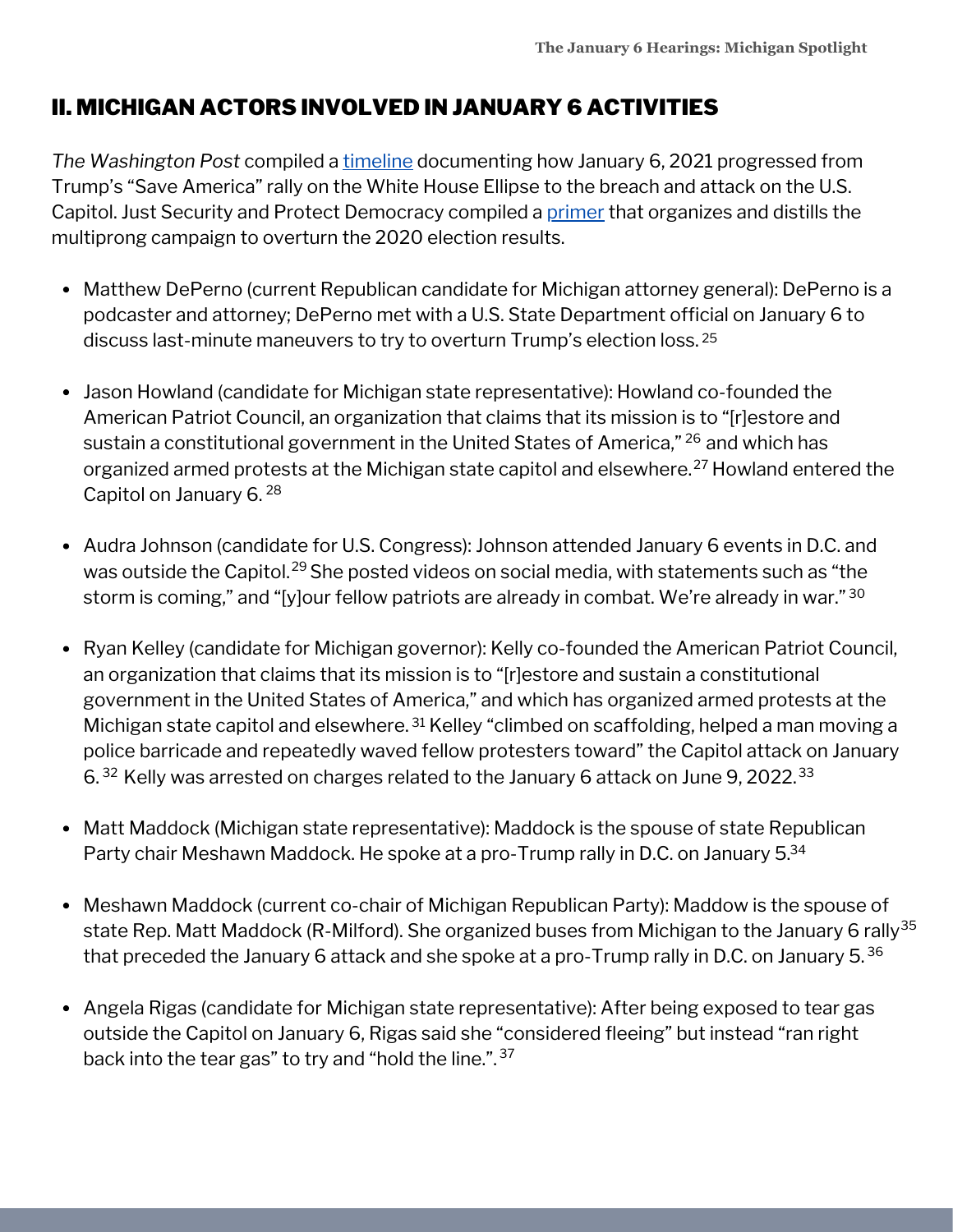- Jon Rocha (candidate for U.S. Congress): Rocha watched Trump speak on January 6, and then walked to the Capitol.<sup>38</sup>
- Indictments: At least 17 people with Michigan ties have been charged for their involvement in the January 6 attack and their cases are progressing through the courts:<sup>39</sup> Logan Barnhart, Timothy Boughner, Trevor Brown, Jeremiah Caplinger, Karl Dresch, Michael Foy, Daniel Herendeen, Justin Jersey, Ryan D. Kelley, Matthew Thomas Krol, James Mels, John Russel Parker, Anthony Puma, Robert Schornak, Jeremy Sorvisto, Steven Thurlow, and Anthony Robert Williams.

## III. MICHIGAN'S FRAUDULENT PRESIDENTIAL ELECTORS SLATE

- On December 14, 2020, groups of Republicans in Arizona, Georgia, Nevada, Michigan, New Mexico, Pennsylvania, and Wisconsin signed documents made to look official that represented the signatories as the duly authorized or potential alternate presidential electors for Trump, rejecting the will of the voters in their states.  $^{40}$ The actions of these fake electors are the possible subject of state and federal criminal probes. 41
- Sixteen Michigan Republicans falsely claimed to be Michigan's 2020 electoral college delegation and sent their votes to Vice President Pence, the National Archivist, and the Michigan Secretary of State. <sup>42</sup> They originally tried to enter the state capitol to meet but were blocked by law enforcement and subsequently convened elsewhere. 43
- The following individuals served as fake electors in Michigan: <sup>44</sup> Kathy Berden (National Republican Committee member from Michigan); Mayra Rodriguez (Wayne County Public Administrator); Meshawn Maddock (current co-chair of Michigan Republican Party); John Haggard (Charlevoix County Republican Chair); Kent Vanderwood (District 2 Republican Party Chair &Wyoming City Council Member); Marian Sheridan (Michigan GOP Grassroots Vice Chair); James Renner (2020 Republican Delegate to County Convention from Watertown Township); Amy Facchinello (Grand Blanc Board of Education Member); Rose Rook (Van Buren County Republican Executive Committee Member); Hank Choate (Michigan Republican Party 7th District Chair); Mari-Ann Henry (Greater Oakland Republican Club Member); Clifford Frost (Michigan Republican Party State Committee Member & Macomb County Republican Party Board Member); Stanley Grot (Shelby Township Clerk and Trustee & Michigan Republican Party 10th District Chair); Timothy King (Washtenaw County Republican Party Executive Committee Member & Michigan Republican Party 12th District Committee Member); Michele Lundgren (Wayne County Republican Party Precinct Delegate); Ken Thompson.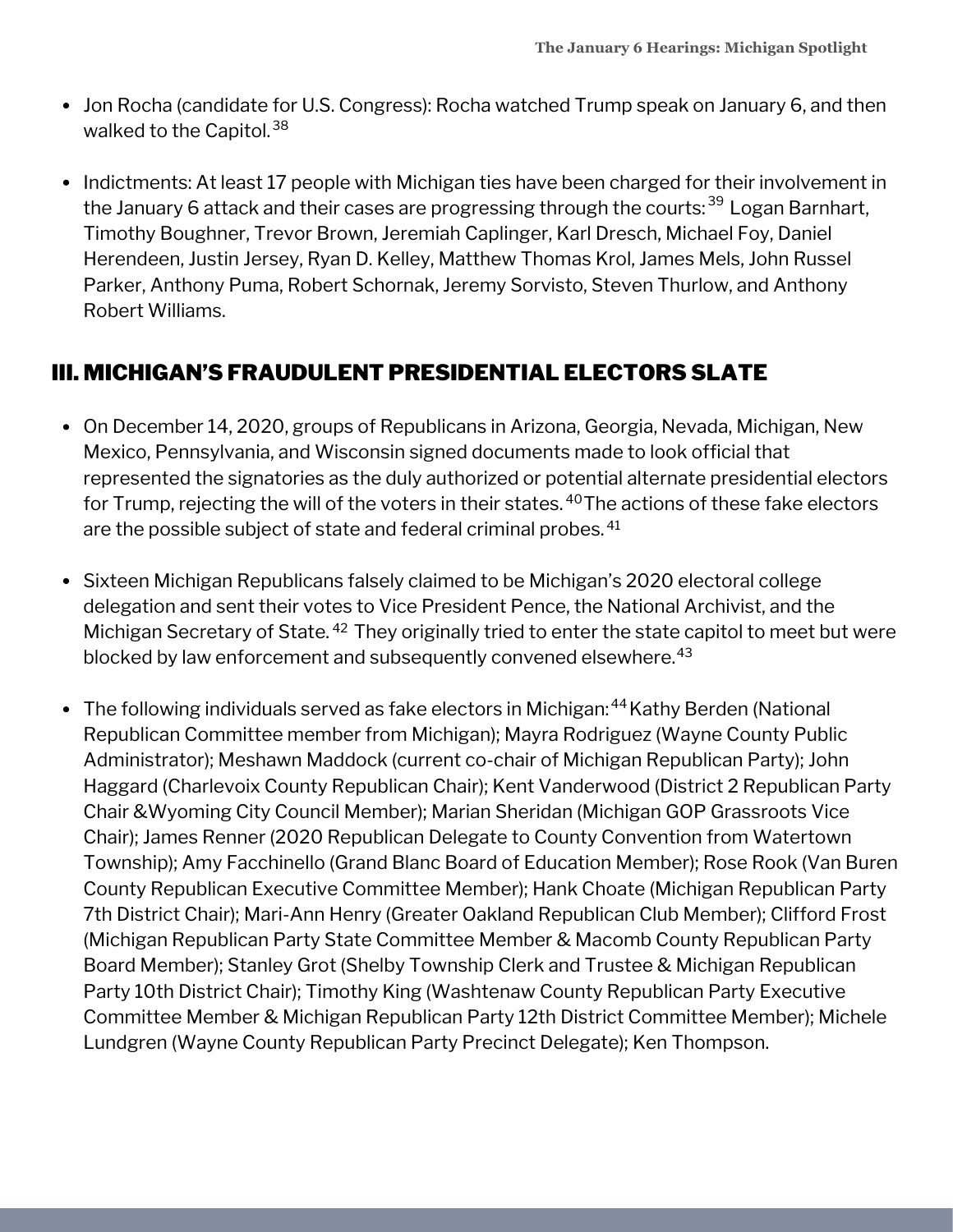## IV. POST-JANUARY 6 DEVELOPMENTS IN MICHIGAN

Michigan continues to be a hotbed of efforts to undermine nonpartisan election administration and spread disinformation about the 2020 presidential election results.

## a. Prominent Anti-Democracy Visitors' Activities in the State

- Michael Flynn: Flynn is a retired United States Army lieutenant general and National Security Advisor for Trump.<sup>45</sup> Trump ally Flynn has hosted a "Reawaken America Tour" which stopped in Grand Rapids in August 2021. <sup>46</sup> The event featured Flynn, Mike Lindell, Lin Wood, Sidney Powell, "many of whom are currently under investigation for their roles in frivolous lawsuits surrounding the 2020 presidential election." 47
- Mike Lindell: The MyPillow CEO joined Flynn at "Reawaken America Tour" stops in Michigan 48 and Ohio. The Ohio event in February 2022, which included attendees from Michigan, had a scheduled lineup that included Lindell, Flynn, Trump's "Eric Trump, political consultant Roger Stone, broadcaster Alex Jones, former Fox News reporter Lara Logan and Dr. Stella Emmanuel." 49
- Donald Trump: Trump held a rally at the Michigan Stars Sports Center in Washington Township in April 2022 where he stated, among other things, "We did win. We did win. And you know, if we didn't, I'd be the first person to stand up and say we didn't." <sup>50</sup>

## b. Known January 6 Select Committee Subpoenas to Michigan Actors

The January 6 Select Committee has "issued more than 100 subpoenas to lawmakers, internet and communications companies, Trump White House officials and others" including rally and event organizers. <sup>51</sup> Here are some examples of the Michigan actors that have received subpoenas from the committee.

- Kathy Berden (National Republican Committee member from Michigan): Served as a fake elector and has been subpoenaed by the January 6 Select Committee.<sup>52</sup>
- Laura Cox (former Michigan Republican party chair): Cox has been subpoenaed by the January 6 Select Committee. 53
- Mayra Rodriguez (Wayne County public administrator): Rodriguez served as a fake elector and has been subpoenaed by the January 6 Select Committee. 54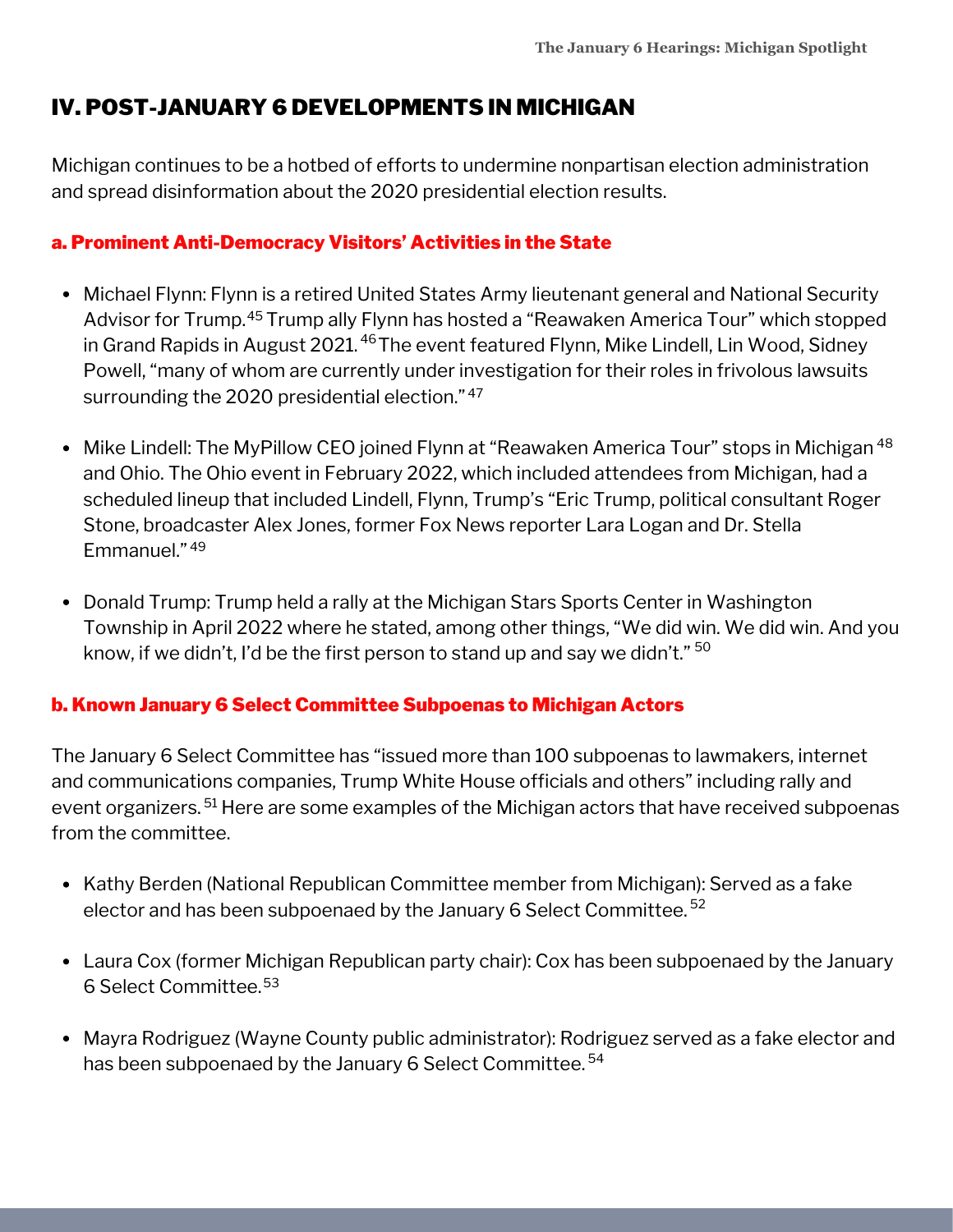#### c. Partisan Election Reviews and Decertification Efforts

- Some Republican legislators have demonstrated a willingness in the years since the 2020 election to support efforts grounded in the falsehood that President Biden's 2020 electoral win in Michigan was illegitimate, and that voter fraud contributed to this electoral outcome. Some Michigan Republican state legislators have called for 2020 election-related "audits" 55 and groups denying the 2020 election results have pushed for a ballot measure to decertify those results. 56
- The Barry County sheriff Dar Leaf has launched what he purports to be a 2020 election fraud investigation, which has resulted in both Michigan State Police and the attorney general probing his efforts. <sup>57</sup> In June 2022, the sheriff filed a lawsuit against the attorney general, secretary of state, the Michigan State Police, individual troopers, and others alleging they are interfering with his efforts to investigate election fraud. 58

#### d. Legislation to Change Michigan's Election Laws

- Legislators on both sides of the aisle in Michigan have introduced numerous election and voting rights bills during the legislative session on a variety of topics. Governor Whitmer has vetoed the election-related bills that have reached her desk this session. 59
- Since the 2020 presidential election and the January 6 attack, state legislatures across the country have considered a wide range of bills that would increase the risk of election subversion—that the purported outcome of the election does not reflect the choice of the voters. State by state, legislatures had moved to seize power from professional, non-partisan election administrators and to subject the running of elections to partisan influence and disruption. For more information about Michigan's election subversion legislation, please see States United's [2021](https://statesuniteddemocracy.org/wp-content/uploads/2021/04/FINAL-Democracy-Crisis-Report-April-21.pdf) and [2022](https://statesuniteddemocracy.org/wp-content/uploads/2022/05/DCITM_2022.pdf) report, written and published in collaboration with Protect Democracy and Law Forward.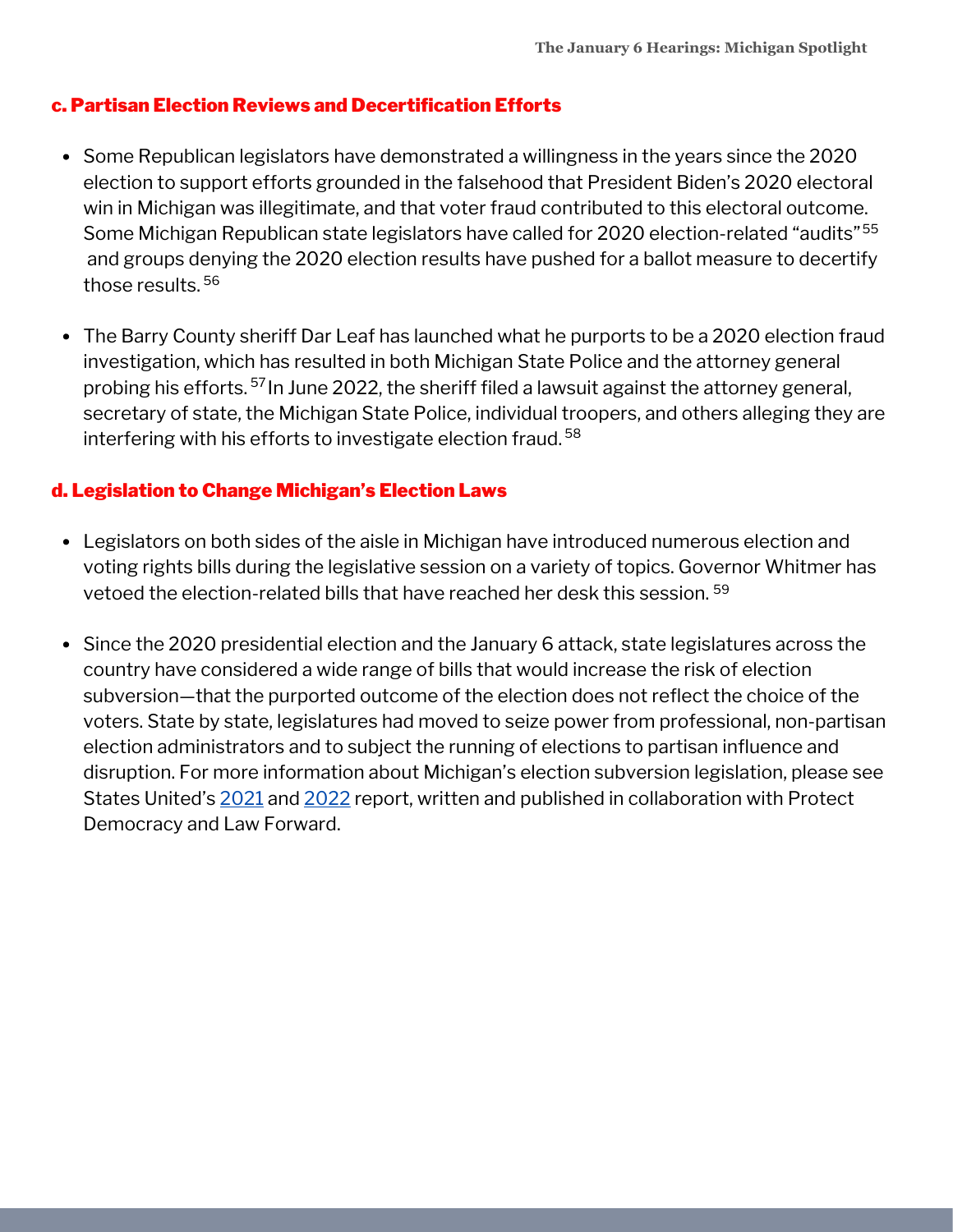#### e. Election Deniers Running for Michigan Statewide Office

Election Deniers are running for key constitutional offices in Michigan that have a role in election administration and enforcement. <sup>60</sup> The state's primary will be held August 2, 2022.

Election Denier Gubernatorial Candidates

- Tudor Dixon (R): [Election](https://statesuniteddemocracy.org/wp-content/uploads/2022/06/gov_deniers.html#418_Michigan_-_Tudor_Dixon) Denier
- Ryan Kelley (R): [Election](https://statesuniteddemocracy.org/wp-content/uploads/2022/06/gov_deniers.html#419_Michigan_-_Ryan_Kelley) Denier
- Ralph Rebandt (R): [Election](https://statesuniteddemocracy.org/wp-content/uploads/2022/06/gov_deniers.html#420_Michigan_-_Ralph_Rebandt) Denier
- Garrett Soldano (R): [Election](https://statesuniteddemocracy.org/wp-content/uploads/2022/06/gov_deniers.html#421_Michigan_-_Garrett_Soldano) Denier
- Election Denier disqualified from the ballot because of fraud issues with qualifying signatures: Donna Brandenburg

Election Denier Attorney General Candidates

• Matthew DePerno (R): [Election](https://statesuniteddemocracy.org/wp-content/uploads/2022/06/ag_deniers.html#49_Michigan_-_Matthew_DePerno) Denier

Election Denier Secretary of State Candidates

• Kristina Karamo (R): [Election](https://statesuniteddemocracy.org/wp-content/uploads/2022/06/sos_deniers.html#411_Michigan_-_Kristina_Karamo) Denier

## ADDITIONAL RESOURCES FROM THE STATES UNITED DEMOCRACY **CENTER**

Countering Lies about the 2020 [Presidential](https://statesuniteddemocracy.org/wp-content/uploads/2021/01/000A-Myths-and-Facts-of-the-2020-Presidential-Election-20210113-FINAL.pdf) Election A [Democracy](https://statesuniteddemocracy.org/resources/democracy-crisis-in-the-making-how-state-legislatures-are-politicizing-criminalizing-and-interfering-with-elections/) Crisis in the Making [2021](https://statesuniteddemocracy.org/wp-content/uploads/2021/04/FINAL-Democracy-Crisis-Report-April-21.pdf) and [2022](https://statesuniteddemocracy.org/wp-content/uploads/2022/05/DCITM_2022.pdf) reports Guide to Counting Electoral College Votes and The January 6, 2021 Meeting of [Congress](https://statesuniteddemocracy.org/wp-content/uploads/2021/01/VPP-Guide-to-Counting-Electoral-Votes.pdf)

*Updated June 13, 2022*

*This document was prepared by the States United Democracy Center.*

*The States United Democracy Center is a nonpartisan organization advancing free, fair, and secure elections. We focus on connecting state officials, law enforcement leaders, and pro-democracy partners across America with the tools and expertise they need to safeguard our democracy. For more information, visit [www.statesuniteddemocracy.org.](http://www.statesuniteddemocracy.org/)*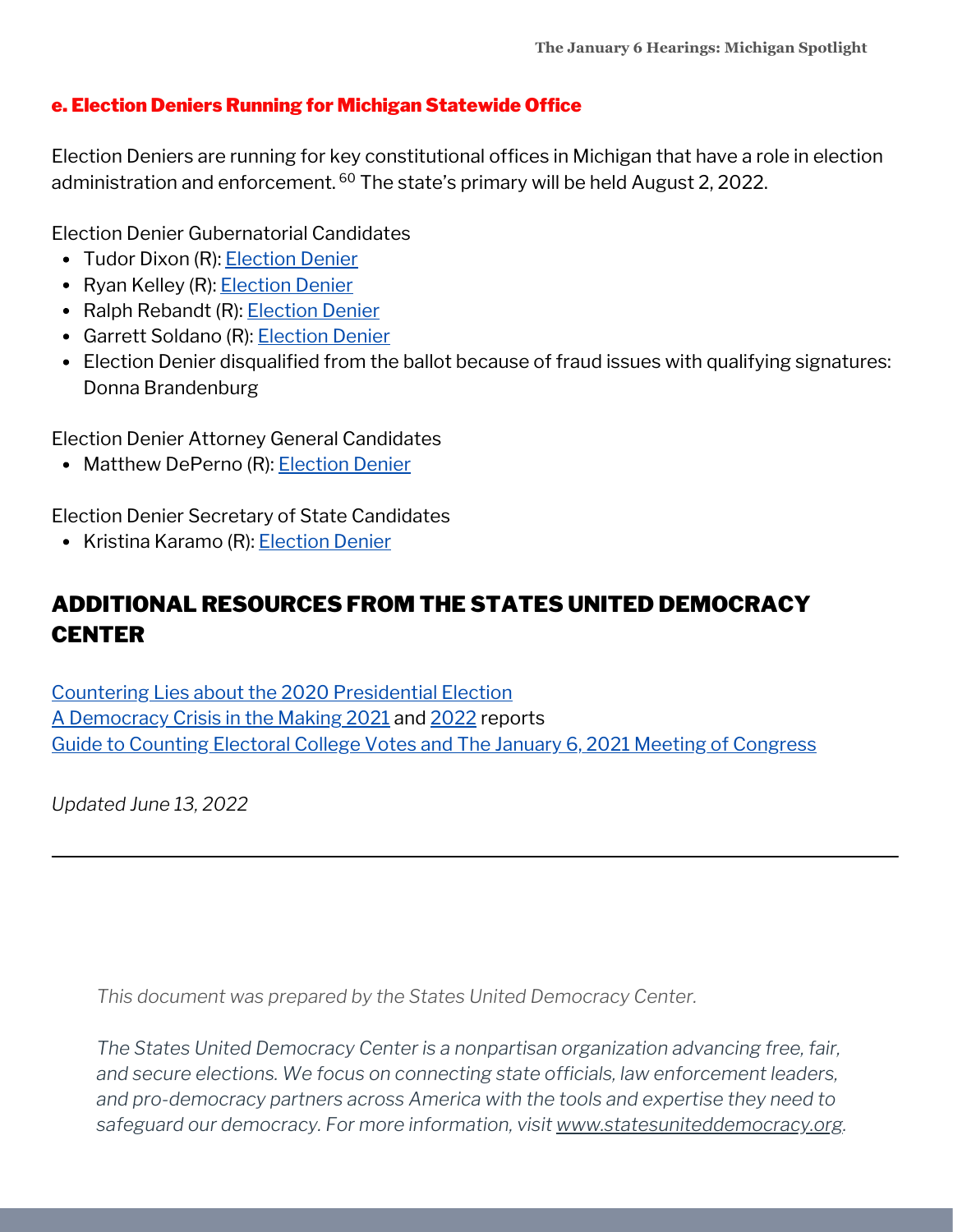Remarks by President Trump in Listening Session with African American Leaders. (2020, May 21). *The White* 1 *House.* [https://trumpwhitehouse.archives.gov/briefings-statements/remarks-president-trump-listening-session](https://trumpwhitehouse.archives.gov/briefings-statements/remarks-president-trump-listening-session-african-american-leaders-ypsilanti-mi/)african-american-leaders-ypsilanti-mi/.

<sup>2</sup> Sullivan, T., & Geller, A. (2020, November 7). Increasingly normal: Guns seen outside vote counting centers. AP. <https://apnews.com/article/protests-vote-count-safety-concerns-653dc8f0787c9258524078548d518992>.

*See note 2.* 3

Baldas, T., et al. (2020, November 6). 'Get to TCF': What really happened inside Detroit's ballot counting center. *Detroit Free Press.* [https://www.freep.com/story/news/local/michigan/detroit/2020/11/06/tcf-center-detroit-ballot](https://www.freep.com/story/news/local/michigan/detroit/2020/11/06/tcf-center-detroit-ballot-counting/6173577002/)counting/6173577002/. 4

 $^5$  Abdel-Baqui, O., et al. (2020, November 6). Protesters rally at TCF Center as Biden's lead overtakes Trump in key states. *Detroit Free Press.* [https://www.freep.com/story/news/local/michigan/detroit/2020/11/06/protesters-rally](https://www.freep.com/story/news/local/michigan/detroit/2020/11/06/protesters-rally-tcf-center-detroit-biden-ballots/6186881002/)tcf-center-detroit-biden-ballots/6186881002/.

Timm, J. (2020, November 18). Fact check: Trump's bogus claim of more votes in Detroit than people. *NBC News.* 6 [https://www.nbcnews.com/politics/2020-election/fact-check-trump-s-bogus-claim-more-votes-detroit-people](https://www.nbcnews.com/politics/2020-election/fact-check-trump-s-bogus-claim-more-votes-detroit-people-n1248121)n1248121 *See also* Kessler, G. & Rizzo, S. (2020, November 5). President Trump's false claims of vote fraud: A chronology. *The Washington Post.* [https://www.washingtonpost.com/politics/2020/11/05/president-trumps-false](https://www.washingtonpost.com/politics/2020/11/05/president-trumps-false-claims-vote-fraud-chronology/)claims-vote-fraud-chronology/.

 $^7$  Hendrickson, C. (2020, November 19). Donald Trump called Monica Palmer after Wayne County Board of Canvassers meeting. *Detroit Free Press*. [https://www.freep.com/story/news/local/michigan/detroit/2020/11/19/trump-monica-palmer-wayne-canvassers-](https://www.freep.com/story/news/local/michigan/detroit/2020/11/19/trump-monica-palmer-wayne-canvassers-certification-election/3776190001/)

certification-election/3776190001/.

Long, C. et al (2020, November 19). Trump, allies make frantic steps to overturn Biden victory. *Associated Press.* <https://apnews.com/article/trump-allies-try-overturn-biden-victory-29da6aac9cc41e47f3095855e7af7031/>. 8

Boucher, D. (2020, November 20). Michigan Speaker Chatfield: 'I won't apologize' for meeting with President Trump. *Detroit Free Press.* [https://www.freep.com/story/news/politics/elections/2020/11/20/lee-chatfield-trump](https://www.freep.com/story/news/politics/elections/2020/11/20/lee-chatfield-trump-meeting/6358414002/)meeting/6358414002/. 9

10 Boucher, D., & Hendrickson, C. (2020, November 21). Trump tweets undermine Michigan leaders; images show Chatfield drinking at Trump Hotel. *Detroit Free Press.* [https://www.freep.com/story/news/politics/elections/2020/11/21/michigan-gop-trump-meeting-shirkey](https://www.freep.com/story/news/politics/elections/2020/11/21/michigan-gop-trump-meeting-shirkey-chatfield/6374174002/)chatfield/6374174002/.

11 *King et al. v. Whitmer et al.*, No. 2:20-cv-13134-LVP-RSW (E.D. Mich. Dec. 7, 2020), ECF No. 62.; Hendrickson, C. (2021, December 2). Judge imposes sanctions on Sidney Powell, lawyer involved in election conspiracy lawsuit. *Detroit Free Press.* [https://www.freep.com/story/news/local/michigan/2021/12/02/sidney-powell-michigan-election](https://www.freep.com/story/news/local/michigan/2021/12/02/sidney-powell-michigan-election-conspiracy-lawsuit/8843626002/)conspiracy-lawsuit/8843626002/.

12 *See note 11;* 'Profound abuse': Judge disciplines pro-Trump lawyers over election lawsuit. *Reuters.* [https://www.reuters.com/world/us/judge-sanctions-sidney-powell-other-pro-trump-lawyers-who-claimed-voter](https://www.reuters.com/world/us/judge-sanctions-sidney-powell-other-pro-trump-lawyers-who-claimed-voter-fraud-2021-08-25/)fraud-2021-08-25/.

13 Bidgood, J. (2021, July 5). Aaron Van Langevelde's speech about the 2020 election: 'We were asked to take power we didn't have,' *Boston Globe.* [https://www.bostonglobe.com/2021/07/05/nation/aaron-van-langeveldes-speech](https://www.bostonglobe.com/2021/07/05/nation/aaron-van-langeveldes-speech-about-2020-election-we-were-asked-take-power-we-didnt-have/)about-2020-election-we-were-asked-take-power-we-didnt-have/.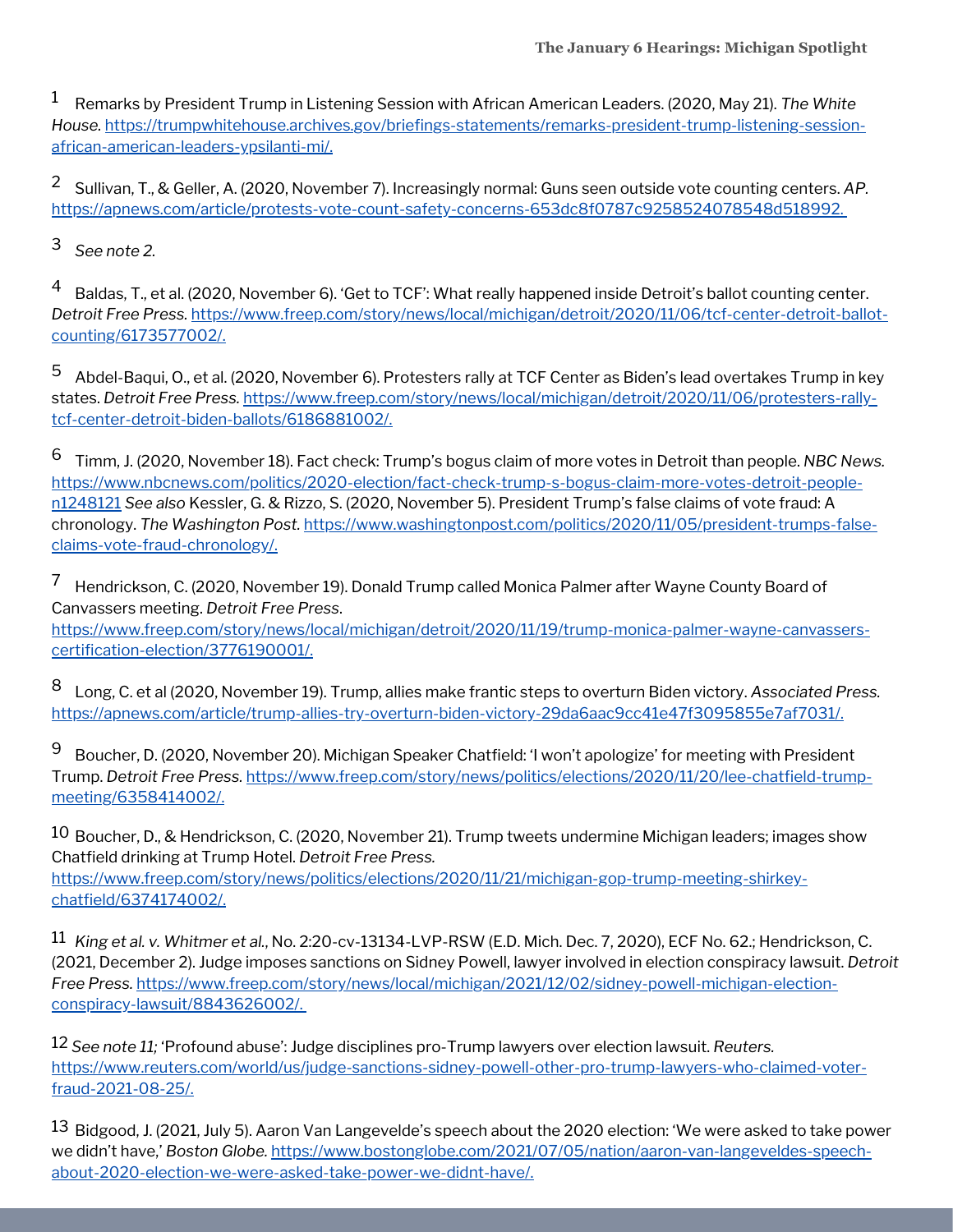$^{14}$  Grayer, A., et al. (2020, November 23). Michigan certifies Biden's win as Trump challenges in other key states fizzle. *CNN.* <https://www.cnn.com/2020/11/23/politics/michigan-certify-election-results-monday/index.html;> Egan, P. (2021, January 18). Republican Party moves to replace GOP board member who voted to certify Michigan election. *Detroit Free Press.* [https://www.freep.com/story/news/politics/elections/2021/01/18/gop-does-not-reappoint](https://www.freep.com/story/news/politics/elections/2021/01/18/gop-does-not-reappoint-vanlangevelde-board-canvassers/4207223001/)vanlangevelde-board-canvassers/4207223001/.

 $^{15}$  Cohen, M., et al. (2022, January 20). Trump campaign officials, led by Rudy Giuliani, oversaw fake electors plot in 7 states. *CNN.* [https://www.cnn.com/2022/01/20/politics/trump-campaign-officials-rudy-giuliani-fake](https://www.cnn.com/2022/01/20/politics/trump-campaign-officials-rudy-giuliani-fake-electors/index.html)electors/index.html.

*See note 15.* 16

 $^{17}$  Gibbons, L. (2020, December 3). In unusual hearing, Rudy Giuliani asks Michigan lawmakers to 'take back your power.' *MLive.* [https://www.mlive.com/public-interest/2020/12/in-unusual-hearing-rudy-giuliani-asks-michigan](https://www.mlive.com/public-interest/2020/12/in-unusual-hearing-rudy-giuliani-asks-michigan-lawmakers-to-take-back-your-power.html)lawmakers-to-take-back-your-power.html.

 $^{18}$  Liptak, A. (2020, December 11). Texas files an audacious suit with the Supreme Court challenging the election results. *The New York Times.* [https://www.nytimes.com/2020/12/08/us/politics/texas-files-an-audacious-suit-with](https://www.nytimes.com/2020/12/08/us/politics/texas-files-an-audacious-suit-with-the-supreme-court-challenging-the-election-results.html.)the-supreme-court-challenging-the-election-results.html.

<sup>19</sup> Cobb, T. (2022, March 8). State Bar Complaint Against Attorney General Ken Paxton to Proceed After Key Deadline Passes. *The Texas Tribune*. https://www.texastribune.org/2022/03/08/state-bar-paxton-complaint/.

American Oversight Obtains Seven Phony Certificates of Pro-Trump Electors. (2021, March 2). *America Oversight.* 20 <https://www.americanoversight.org/american-oversight-obtains-seven-phony-certificates-of-pro-trump-electors;> Sherman, A. (2022, January 28). What you need to know about the fake Trump electors. *PolitiFact.* [https://www.politifact.com/article/2022/jan/28/what-you-need-know-about-fake-trump-electors/.](https://www.politifact.com/article/2022/jan/28/what-you-need-know-about-fake-trump-electors/)

 $^{21}$  Boucher, D. (2020, December 14). Michigan's Electoral College delegates cast all 16 votes for Joe Biden, Kamala Harris. *Detroit Free Press.* [https://www.freep.com/story/news/politics/elections/2020/12/14/michigans-electoral](https://www.freep.com/story/news/politics/elections/2020/12/14/michigans-electoral-college-16-votes-joe-biden-kamala-harris/6538683002)college-16-votes-joe-biden-kamala-harris/6538683002.

<sup>22</sup> The following Michigan state legislators signed the letter: Reps. Julie Alexander of Hanover, Ken Borton of Gaylord, Steve Carra of Three Rivers, Gary Eisen of St. Clair Township, Beth Griffin of Mattawan, Matt Maddock of Milford, Luke Meerman of Coopersville, John Reilly of Oakland Township, Daire Rendon of Lake City, Mary Whiteford of Casco Township, and Doug Wozniak of Shelby Township; Mauger, C. (2022, January 5). These Michigan lawmakers sought to delay certifying 2020 election. *The Detroit News.*

[https://www.detroitnews.com/story/news/politics/2022/01/06/these-michigan-lawmakers-sought-delay-certifying-](https://www.detroitnews.com/story/news/politics/2022/01/06/these-michigan-lawmakers-sought-delay-certifying-2020-s-election/9104179002/)2020-s-election/9104179002/.

*Letter to Vice President Michael R. Pence.* (2021, Jan. 5). *The Wisconsin Examiner.* 23 [https://wisconsinexaminer.com/wp-content/uploads/2021/01/Letter-to-Pence-1.pdf;](https://wisconsinexaminer.com/wp-content/uploads/2021/01/Letter-to-Pence-1.pdf) Timm, C. (2021, Jan. 5). Fact check: No, Pence can't overturn the election results. *NBC News.* https://www.nbcnews.com/politics/donald[trump/fact-check-no-pence-can-t-overturn-election-results-n1252869.](https://www.nbcnews.com/politics/donald-trump/fact-check-no-pence-can-t-overturn-election-results-n1252869)

Eisler, P., et al. (2021, December 30). Anatomy of a death threat. *Reuters.* https://graphics.reuters.com/USA-24 [ELECTION/THREATS/mopanwmlkva/.](http://ttps/graphics.reuters.com/USA-ELECTION/THREATS/mopanwmlkva/)

Helderman, R. (2022, May 17). Senior Trump official at State met with election denial activists Jan. 6. *The* 25*Washington Post.* [https://www.washingtonpost.com/politics/2022/05/17/senior-trump-official-state-met-with](https://www.washingtonpost.com/politics/2022/05/17/senior-trump-official-state-met-with-election-denial-activists-jan-6)election-denial-activists-jan-6.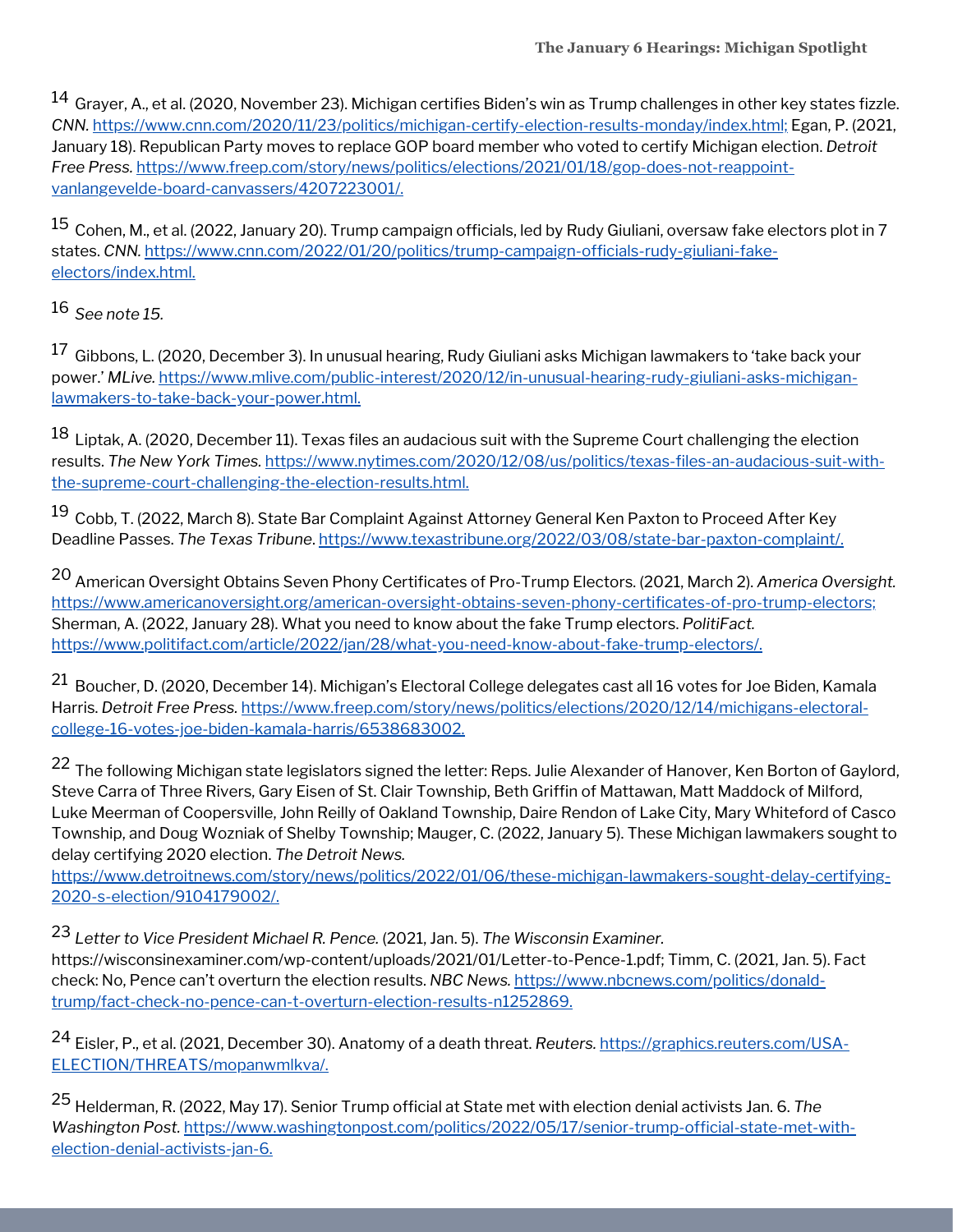Welcome to American Patriot Council. (n.d.). *American Patriot Council.* <https://www.americanpatriotcouncil.org/>. 26

Santistevan, R. (2020, October 23). American Patriot Council: What to know about right-wing group. *Times Herald-*27 *Record.* [https://www.recordonline.com/story/news/local/2020/10/23/american-patriot-council-what-know-right](https://www.recordonline.com/story/news/local/2020/10/23/american-patriot-council-what-know-right-wing-organization/3741250001/)wing-organization/3741250001/.

Oosting, J. (2021, May 25). They were at the Capitol riot. Now, these Michigan Republicans want your vote. *Bridge* 28 *Michigan*. [https://www.bridgemi.com/michigan-government/they-were-capitol-riot-now-these-michigan-republicans](https://www.bridgemi.com/michigan-government/they-were-capitol-riot-now-these-michigan-republicans-want-your-vote)want-your-vote.

*See note 28.* 29

*See note 28.* 30

Home – American Patriot Council. (n.d.). *American Patriot Council.* [https://www.americanpatriotcouncil.org](https://www.americanpatriotcouncil.org/); 31 Santistevan, R. (2020, October 23). American Patriot Council: What to know about right-wing group. *Times Herald-Record.* [https://www.recordonline.com/story/news/local/2020/10/23/american-patriot-council-what-know-right](https://www.recordonline.com/story/news/local/2020/10/23/american-patriot-council-what-know-right-wing-organization/3741250001)wing-organization/3741250001.

*See note 28.* 32

33 Snell, R. et al. (2022, June 9). Michigan GOP gubernatorial candidate Ryan Kelley arrested on Jan. 6 riot-related charges. *The Detroit News.* [https://www.detroitnews.com/story/news/local/michigan/2022/06/09/ryan-kelley](https://www.detroitnews.com/story/news/local/michigan/2022/06/09/ryan-kelley-michigan-republican-gop-governor-candidate-arrested/7566967001/)michigan-republican-gop-governor-candidate-arrested/7566967001/.

34 Egan, P., & Hendrickson, C. (2021, January 7). Activist who organized buses to DC about to take Mich. GOP role. *Detroit Free Press.* [https://www.freep.com/story/news/politics/elections/2021/01/07/capitol-riot-meshawn](https://www.freep.com/story/news/politics/elections/2021/01/07/capitol-riot-meshawn-maddock-michigan-republican-cochair/6577739002)maddock-michigan-republican-cochair/6577739002.

 $^{35}$  Cohen, M., et al. (2022, January 20). Trump campaign officials, led by Rudy Giuliani, oversaw fake electors plot in 7 states. *CNN.* [https://www.cnn.com/2022/01/20/politics/trump-campaign-officials-rudy-giuliani-fake](https://www.cnn.com/2022/01/20/politics/trump-campaign-officials-rudy-giuliani-fake-electors/index.html)electors/index.html; Maddock, M. [@CoChairMeshawn]. (2021, January 1). [#Michigan](https://twitter.com/hashtag/Michigan?src=hashtag_click) will be there! 12 buses and thousands of cars caravanning! [Tweet]. *Twitter.* <https://twitter.com/CoChairMeshawn/status/1345151501027713024?s=20>.

*See note 28.* 36

*See note 28.* 37

*See note 28.* 38

Johncox, C. (2022, January 6). 14 Michigan men charged in Jan. 6 insurrection: What we know. *Click on Detroit*. 39[https://www.clickondetroit.com/news/michigan/2022/01/06/13-michigan-men-charged-in-jan-6-insurrection-what](https://www.clickondetroit.com/news/michigan/2022/01/06/13-michigan-men-charged-in-jan-6-insurrection-what-we-know/)we-know/; The Capitol siege: The cases behind the biggest criminal investigation in U.S. history. (2022, June 3). *NPR.* [https://www.npr.org/2021/02/09/965472049/the-capitol-siege-the-arrested-and-their-stories#database;](https://www.npr.org/2021/02/09/965472049/the-capitol-siege-the-arrested-and-their-stories#database) Snell, R. et al. (2022, June 9). Michigan GOP gubernatorial candidate Ryan Kelley arrested on Jan. 6 riot-related charges. *The Detroit News.* [https://www.detroitnews.com/story/news/local/michigan/2022/06/09/ryan-kelley-michigan](https://www.detroitnews.com/story/news/local/michigan/2022/06/09/ryan-kelley-michigan-republican-gop-governor-candidate-arrested/7566967001/)republican-gop-governor-candidate-arrested/7566967001/.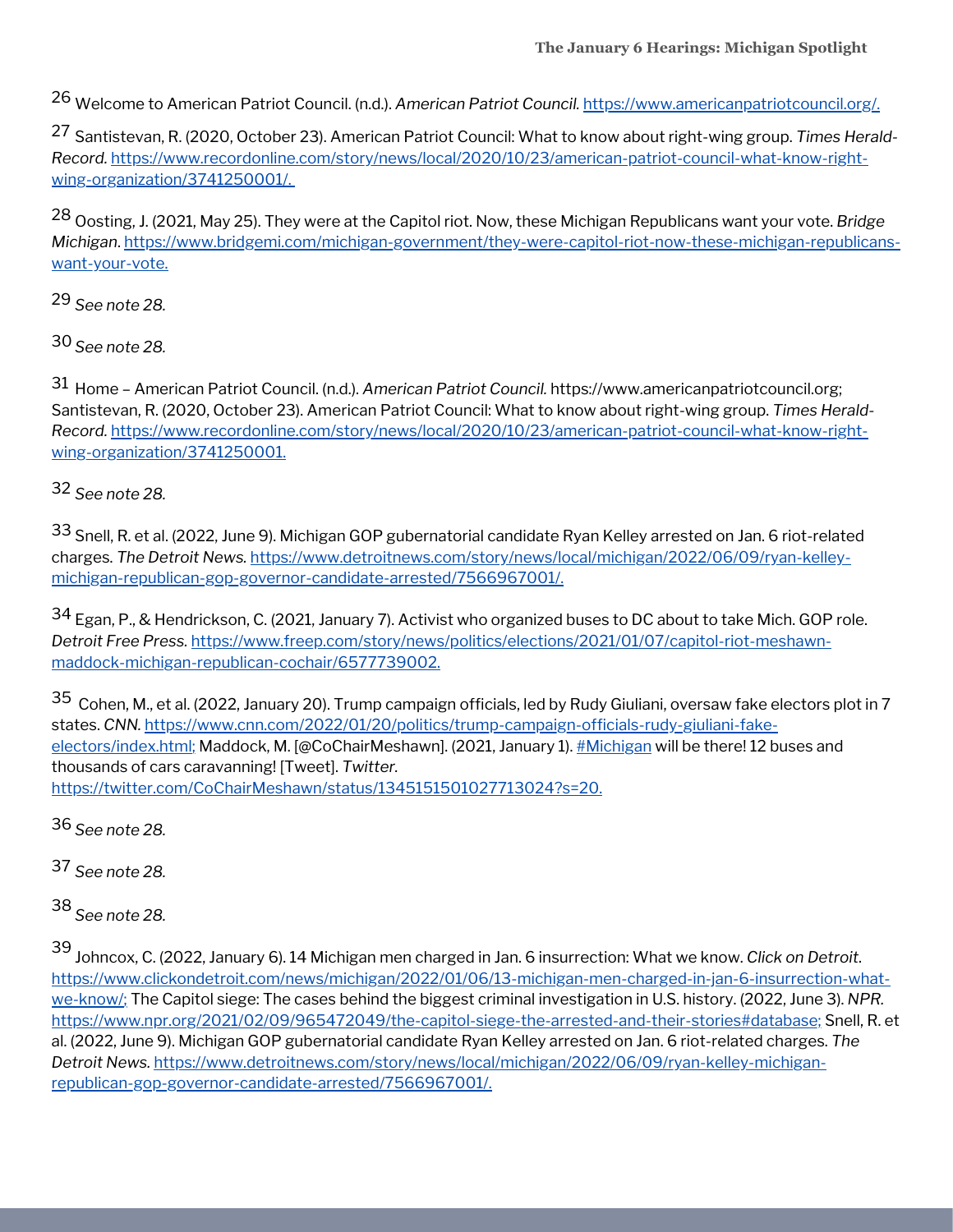American Oversight Obtains Seven Phony Certificates of Pro-Trump Electors. (2021, March 2). *America Oversight.* 40 <https://www.americanoversight.org/american-oversight-obtains-seven-phony-certificates-of-pro-trump-electors>; Sherman, A. (2022, January 28). What you need to know about the fake Trump electors. *PolitiFact.* [https://www.politifact.com/article/2022/jan/28/what-you-need-know-about-fake-trump-electors/.](https://www.politifact.com/article/2022/jan/28/what-you-need-know-about-fake-trump-electors/)

Feuer, A., et al. (2022, March 25). Intensifying Inquiry Into Alternate Electors Focuses on Trump Lawyers. *The New* 41 *York Times*. [https://www.nytimes.com/2022/05/25/us/politics/pro-trump-lawyers-elector-scheme.html;](https://www.nytimes.com/2022/05/25/us/politics/pro-trump-lawyers-elector-scheme.html) Polantz., K., & Reid, P. (2022, March 25). DOJ probe of fake elector plot seeks information about Trump's top lawyers and advisers. *CNN.* [https://www.cnn.com/2022/05/25/politics/justice-department-fake-elector-plot-trump-lawyers](https://www.cnn.com/2022/05/25/politics/justice-department-fake-elector-plot-trump-lawyers-advisers/index.html)advisers/index.html; Boucher, D. (2022, January 19). Nessel: Fake GOP electors committed crimes, hopes feds prosecute 'conspiracy.' *Detroit Free Press.* [https://www.freep.com/story/news/politics/2022/01/18/nessel-gop](https://www.freep.com/story/news/politics/2022/01/18/nessel-gop-electors-crimes-lansing-michigan/6563387001/)electors-crimes-lansing-michigan/6563387001/.

 $^{42}$  Berden, K. (2020, December 14). Michigan's Electoral Votes for President and Vice President [Memorandum]. *Politico.* <https://www.politico.com/f/?id=0000017e-3677-d41e-afff-fe7f35620000>; Lerner, K. (2022, Feb 2). Trump's fake electors: Here's the full list. *The Michigan Advance.* [https://michiganadvance.com/2022/02/04/trumps-fake](https://michiganadvance.com/2022/02/04/trumps-fake-electors-heres-the-full-list/)electors-heres-the-full-list/.

<sup>43</sup> Hendrickson, C., & Boucher, D. (2022, January 20). Michigan GOP co-chair says Trump campaign directed fake electors, per CNN audio. *Detroit Free Press & USA Today.* <https://www.usatoday.com/story/news/politics/2022/01/20/michigan-donald-trump-fake-electors/6601412001/>.

Lerner, K. (2022, February 4). Trump's fake electors: Here's the full list. *The Michigan Advance.* 44 [https://michiganadvance.com/2022/02/04/trumps-fake-electors-heres-the-full-list/;](https://michiganadvance.com/2022/02/04/trumps-fake-electors-heres-the-full-list/) American Oversight Obtains Seven Phony Certificates of Pro-Trump Electors. (2021, March 2). *American Oversight.* <https://www.americanoversight.org/american-oversight-obtains-seven-phony-certificates-of-pro-trump-electors>.

Draper, R. (2022, February 4). Michael Flynn is Still at War. *The New York Times Magazine.* 45 <https://www.nytimes.com/2022/02/04/magazine/michael-flynn-2020-election.html>.

Evans, Ken. (2021, August 26). Far-Right Supporters In Grand Rapids Go Viral For Their 'Unique' Perspectives. *Mix* 46 *95.7 West Michigan.* [https://mix957gr.com/far-right-supporters-in-grand-rapids-go-viral-for-their-unique](https://mix957gr.com/far-right-supporters-in-grand-rapids-go-viral-for-their-unique-perspectives/)perspectives/.

*See note 46.* 47

*See note 46.* 48

<sup>49</sup> Goshay, CM. (2022, February 18). 'It's how we're going to take this country back.' ReAwaken America tour hits Canton. *The Repository.* [https://www.cantonrep.com/story/news/2022/02/18/maga-faithful-turn-out-pro-trump](https://www.cantonrep.com/story/news/2022/02/18/maga-faithful-turn-out-pro-trump-reawaken-america-tour-canton/6835672001/)reawaken-america-tour-canton/6835672001/.

 $^{50}$  Bort, R. (2022, April 2). Delusional Trump Can't Stop Lying About Election Fraud as He Teases 2024 Run at Michigan Rally. *Rolling Stone.* [https://www.rollingstone.com/politics/politics-news/trump-michigan-rally-election](https://www.rollingstone.com/politics/politics-news/trump-michigan-rally-election-fraud-lies-2024-tease-1331686/)fraud-lies-2024-tease-1331686/.

Schonfeld, Z. (2022, June 7). Here's a list of the people who have been subpoenaed by the Jan. 6 committee. *The* 51*Hill.* [https://thehill.com/news/house/3514712-heres-a-list-of-the-people-who-have-been-subpoenaed-by-the-jan-6](https://thehill.com/news/house/3514712-heres-a-list-of-the-people-who-have-been-subpoenaed-by-the-jan-6-committee/) committee/.